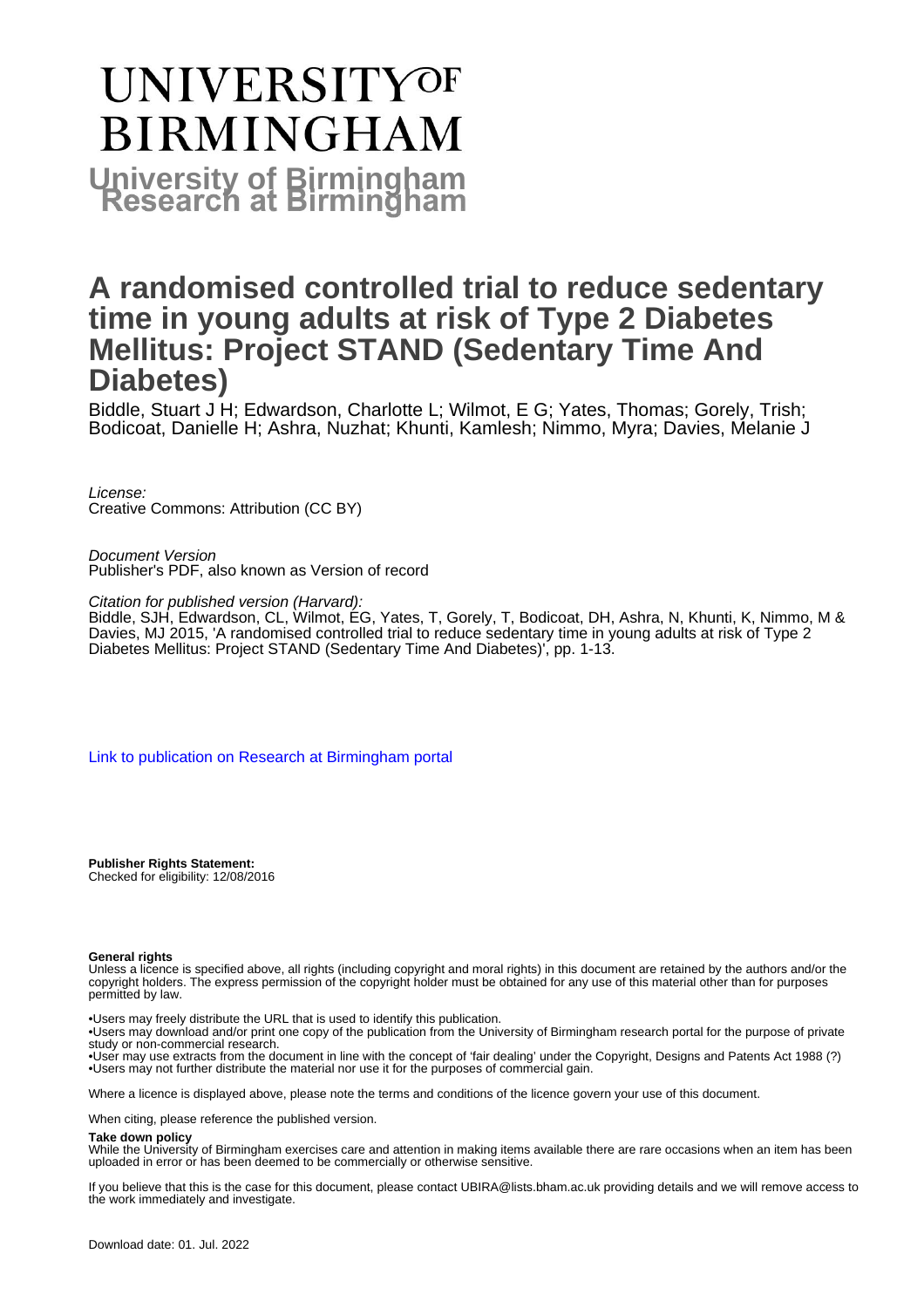

## **G** OPEN ACCESS

Citation: Biddle SJH, Edwardson CL, Wilmot EG, Yates T, Gorely T, Bodicoat DH, et al. (2015) A Randomised Controlled Trial to Reduce Sedentary Time in Young Adults at Risk of Type 2 Diabetes Mellitus: Project STAND (Sedentary Time ANd Diabetes). PLoS ONE 10(12): e0143398. doi:10.1371/journal.pone.0143398

Editor: Yiqing Song, Indiana University Richard M. Fairbanks School of Public Health, UNITED STATES

Received: July 28, 2015

Accepted: November 3, 2015

Published: December 1, 2015

Copyright: © 2015 Biddle et al. This is an open access article distributed under the terms of the [Creative Commons Attribution License,](http://creativecommons.org/licenses/by/4.0/) which permits unrestricted use, distribution, and reproduction in any medium, provided the original author and source are credited.

Data Availability Statement: Data cannot be made publicly available due to ethical restrictions. An anonymized minimal dataset can be made available through requests sent to the lead author (stuart. biddle@vu.edu.au).

Funding: The STAND study was funded by a grant from the Medical Research Council (UK) under the National Prevention Research Initiative (Project #91409). The research was also supported by the National Institute for Health Research (NIHR) Diet, Lifestyle & Physical Activity Biomedical Research

RESEARCH ARTICLE

## A Randomised Controlled Trial to Reduce Sedentary Time in Young Adults at Risk of Type 2 Diabetes Mellitus: Project STAND (Sedentary Time ANd Diabetes)

Stuart J. H. Biddle<sup>1,4¤a</sup>\*, Charlotte L. Edwardson<sup>2,4</sup>, Emma G. Wilmot<sup>2¤b</sup>, Thomas Yates<sup>2,4</sup>, Trish Gorely<sup>3</sup>, Danielle H. Bodicoat<sup>2,4</sup>, Nuzhat Ashra<sup>2,4</sup>, Kamlesh Khunti<sup>2,4</sup>, Myra A. Nimmo<sup>1,4¤c</sup>, Melanie J. Davies<sup>2,4</sup>

1 School of Sport, Exercise & Health Sciences, Loughborough University, Loughborough, United Kingdom, 2 Leicester Diabetes Research Centre, University of Leicester, Leicester, United Kingdom, 3 School of Health Sciences, University of Stirling, Stirling, United Kingdom, 4 The NIHR Leicester Loughborough Diet, Lifestyle and Physical Activity Biomedical Research Unit, Leicester and Loughborough, United Kingdom

¤a Current address: Institute of Sport, Exercise & Active Living, Victoria University, Melbourne, Australia ¤b Current address: Royal Derby Hospital, Derby, United Kingdom

¤c Current address: College of Life and Environmental Sciences, University of Birmingham, Birmingham, United Kingdom

\* stuart.biddle@vu.edu.au

### Abstract

#### Aims

Type 2 diabetes mellitus (T2DM), a serious and prevalent chronic disease, is traditionally associated with older age. However, due to the rising rates of obesity and sedentary lifestyles, it is increasingly being diagnosed in the younger population. Sedentary (sitting) behaviour has been shown to be associated with greater risk of cardio-metabolic health outcomes, including T2DM. Little is known about effective interventions to reduce sedentary behaviour in younger adults at risk of T2DM. We aimed to investigate, through a randomised controlled trial (RCT) design, whether a group-based structured education workshop focused on sitting reduction, with self-monitoring, reduced sitting time.

#### Methods

Adults aged 18–40 years who were either overweight (with an additional risk factor for T2DM) or obese were recruited for the Sedentary Time ANd Diabetes (STAND) RCT. The intervention programme comprised of a 3-hour group-based structured education workshop, use of a self-monitoring tool, and follow-up motivational phone call. Data were collected at three time points: baseline, 3 and 12 months after baseline. The primary outcome measure was accelerometer-assessed sedentary behaviour after 12 months. Secondary outcomes included other objective (activPAL) and self-reported measures of sedentary behaviour and physical activity, and biochemical, anthropometric, and psycho-social variables.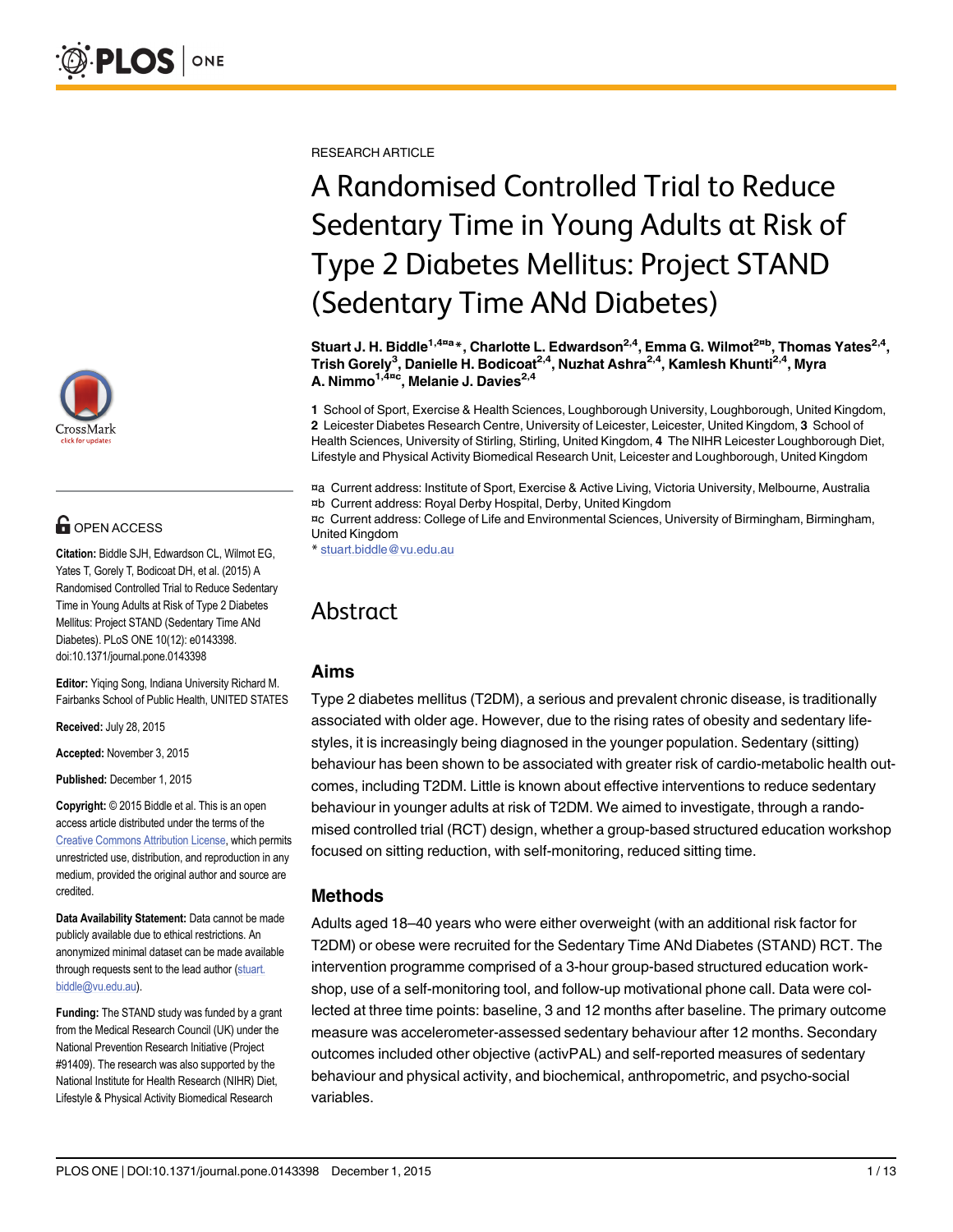<span id="page-2-0"></span>

Unit based at University Hospitals of Leicester and Loughborough University, the National Institute for Health Research Collaboration for Leadership in Applied Health Research and Care – East Midlands (NIHR CLAHRC – EM) and the Leicester Clinical Trials Unit. The views expressed are those of the authors and not necessarily those of the NHS, the NIHR or the Department of Health.

Competing Interests: The authors have declared that no competing interests exist.

#### Results

187 individuals (69% female; mean age 33 years; mean BMI 35 kg/m<sup>2</sup>) were randomised to intervention and control groups. 12 month data, when analysed using intention-to-treat analysis (ITT) and per-protocol analyses, showed no significant difference in the primary outcome variable, nor in the majority of the secondary outcome measures.

#### Conclusions

A structured education intervention designed to reduce sitting in young adults at risk of T2DM was not successful in changing behaviour at 12 months. Lack of change may be due to the brief nature of such an intervention and lack of focus on environmental change. Moreover, some participants reported a focus on physical activity rather than reductions in sitting per se. The habitual nature of sedentary behaviour means that behaviour change is challenging.

#### Trial Registration

Controlled-Trials.com [ISRCTN08434554](http://www.controlled-trials.com/ISRCTN08434554)

#### Introduction

Type 2 diabetes (T2DM) is one of the most prevalent and costly chronic diseases globally. In the UK alone, 6% of the adult population are estimated to have the disease with a treatment cost that equates to around 10% of the National Health Service budget, and this relative cost is projected to increase to 17% by 2035 [\[1\]](#page-11-0). The increasing burden of T2DM is driven by our modern environments where sedentary lifestyles and ready access to energy dense foods now represent the norm. This modern environmental reality, particularly in younger populations, has precipitated a substantial shift in the demographic profile of T2DM. Once the disease only occurred in older age, but it is now a clinical reality from adolescence onwards  $[2-4]$  $[2-4]$  $[2-4]$ . Evidence shows a 10-fold increase in the prevalence of T2DM in younger adults and youth over the last couple of decades  $[5]$  $[5]$ . This highlights the need for bespoke prevention and treatment pathways that are tailored towards younger populations.

There is now unequivocal evidence that progression to T2DM can be delayed in high risk populations by lifestyle intervention [\[6](#page-11-0)]. Traditional diabetes prevention programmes have focused on the promotion of physical activity, a healthy diet, and weight loss and have been shown to reduce the risk of T2DM by 30–60%  $[6, 7]$  $[6, 7]$  $[6, 7]$  $[6, 7]$ . However, there is now mounting evidence that these interventions may have overlooked a lifestyle behaviour that is also important to metabolic health, sedentary behaviour. This is defined as any sitting (or lying) behaviours with low energy expenditure during waking hours [\[7](#page-11-0)]. Sedentary behaviour is quantitatively different from lack of moderate-to-vigorous intensity physical activity (MVPA). Interventions aimed at increasing MVPA typically focus on promoting behaviour change in a 30–60 minute window, with little regard for what happens during the rest of the day. Therefore, it is possible to meet the current MVPA recommendations for health and still be highly sedentary (i.e. sit a great deal). There is mounting epidemiological evidence that, independent of MVPA, time spent sedentary is associated with a greater risk for all-cause and cardiovascular mortality, chronic disease morbidity and the metabolic syndrome, with strongest effects for cardiometabolic outcomes, particularly type 2 diabetes  $[8-11]$  $[8-11]$  $[8-11]$ . This observational evidence is supported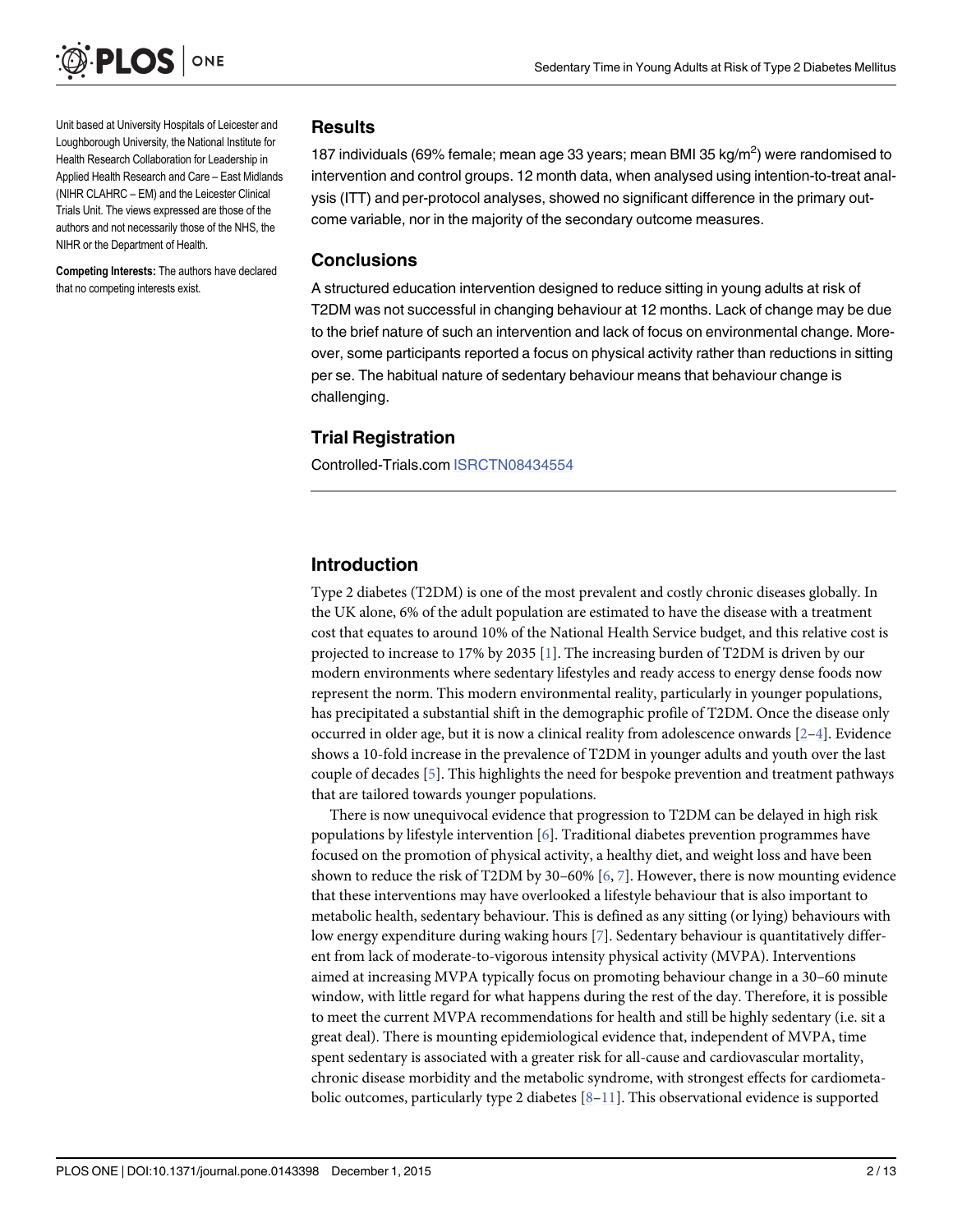<span id="page-3-0"></span>by experimental research that has shown that regularly breaking sedentary behaviour throughout the day with light activity significantly improves glucose regulation compared to prolonged sitting [[12](#page-11-0)]. Despite the potential beneficial effects of reducing sedentary behaviour on metabolic health, particularly the risk of T2DM, there has been limited research investigating the extent to which this behaviour can be modified using established behaviour change programmes  $[13-15]$  $[13-15]$  $[13-15]$ .

There is now a plethora of evidence for the effectiveness and feasibility of group-based structured education programmes in people diagnosed with, or at high risk of, T2DM, but none have these have addressed younger adults, nor sedentary behaviour. Many organisations [\[16\]](#page-12-0) highlight and recommend the use of structured education as a means of empowering people with long term conditions. It is also well established within routine primary care [[17](#page-12-0), [18](#page-12-0)]. For example, the 'Diabetes Education and Self-Management for Ongoing and Newly Diagnosed' (DESMOND) programme has a written curriculum with a person-centred philosophy and learning techniques centred on attendance at one or more face-to-face workshops [\[19\]](#page-12-0). Yates et al. [[20,](#page-12-0) [21](#page-12-0)] successfully used a structured education programme in combination with pedometer use to promote physical activity in those with a high risk of type 2 diabetes through the PREPARE study. The provision of pedometers as a self-monitoring tool seemed to be key in "promoting the self-regulatory strategies needed to convert the motivational impact of the education into sustained behaviour change" [\[21\]](#page-12-0).

Given the lack of research on younger adults at risk of T2DM at a time when the prevalence of T2DM is increasing in this population, prevention strategies for this age group require development and testing, including targeting sedentary behaviour. Research has shown that reductions in sitting time can be achieved in the workplace [\[15\]](#page-12-0), often through the use of sit-stand desks [\[22\]](#page-12-0). However, the use of other behaviour change strategies, such as counselling, is less clear [[23](#page-12-0)].

We aimed to investigate, through a randomised controlled trial design, whether a groupbased structured education workshop focused on sitting reduction, with self-monitoring, reduced sitting time in this population. We further aimed to see whether favourable changes in key behavioural and glycaemic and metabolic markers of T2DM risk could be achieved.

#### Method

A protocol paper has been published with further details of the methods  $[24]$  (see [S1 File](#page-10-0)).

#### Design

This study was a two-arm, individually randomised controlled trial (RCT). 1:1 randomisation (stratified by age, sex, and ethnicity) was set up by an independent statistician using a computer generated list and was conducted remotely.

#### Study population and recruitment

Young adults identified as being at risk of developing T2DM were recruited from primary care in Leicestershire and Northamptonshire, which are areas in central England with a diverse ethnic and socio-economic makeup. Invitations were sent from the General Practitioner to potential participants. Inclusion criteria were:

- 1. Age 18–40 years inclusive
- 2. BMI in the obese range  $(\geq 30 \text{kg/m}^2 \text{ with } \geq 27.5 \text{kg/m}^2 \text{ for South Asians})$  or BMI in the overweight range ( $\geq$ 25kg/m<sup>2</sup> with  $\geq$ 23kg/m<sup>2</sup> for South Asians) and with one or more additional risk factor for diabetes from i). family history of diabetes or cardiovascular disease in a first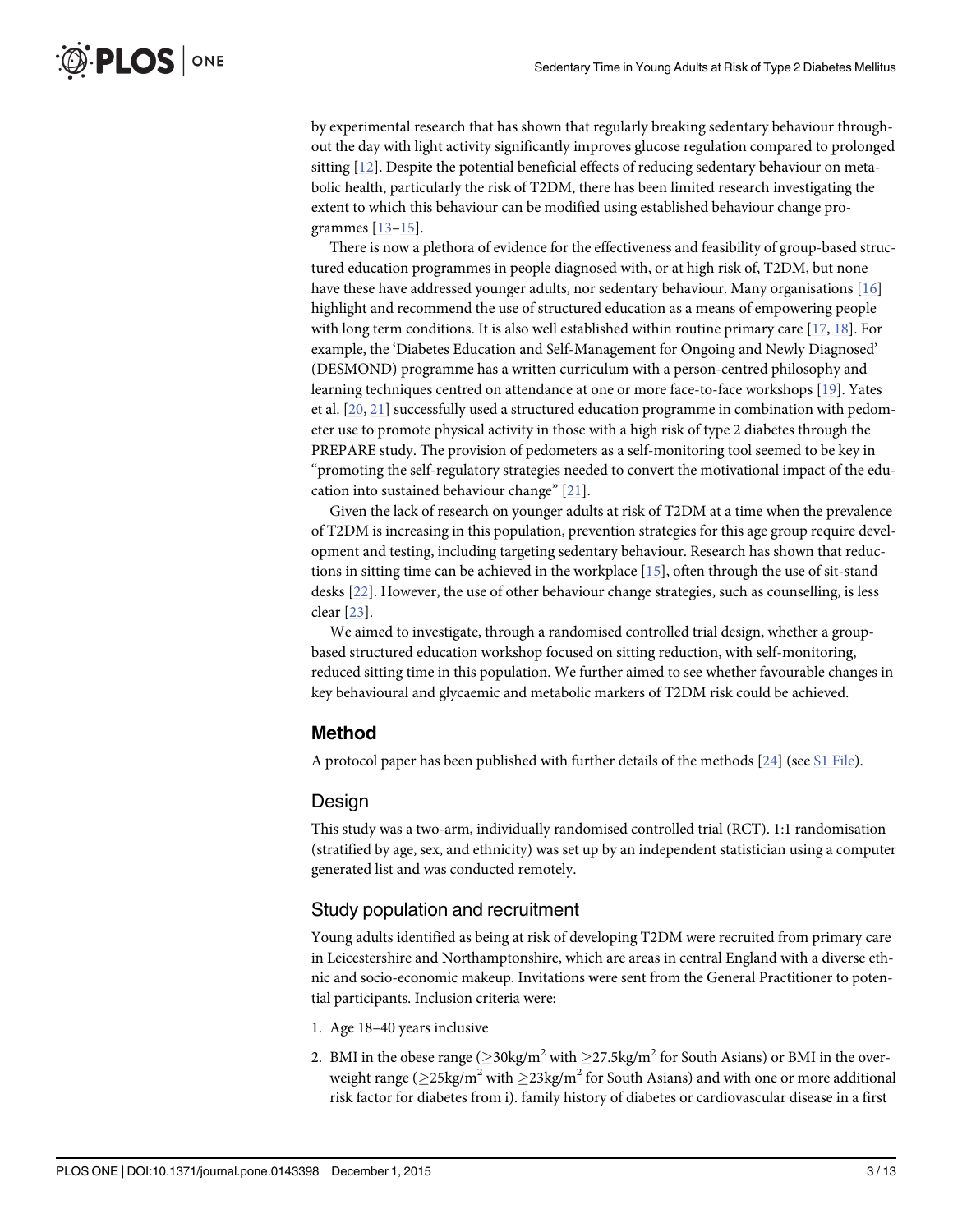<span id="page-4-0"></span>degree relative; ii). previous gestational diabetes; iii). polycystic ovarian syndrome; iv). HbA1c  $\geq$ 5.8%; v). impaired glucose tolerance and/or impaired fasting glucose [[25](#page-12-0)].

We anticipated that obese and overweight 18–40 year olds would be a hard to reach group and as such we provided participants with 20 pounds sterling for each clinic visit in addition to reimbursing travel expenses. The study was approved by the Nottingham National Health Service Research Ethics Committee in May 2010 (see [S1 Protocol](#page-10-0)). All participants signed written informed consent. The trial was registered on 22nd Feb 2011 but started on  $17<sup>th</sup>$  November, 2010 as this included preliminary qualitative work with participants not included in the RCT [\[24](#page-12-0)]. The first participant was consented for the RCT on 9<sup>th</sup> March, 2011and the last participant was seen for their 12 month follow up visit on 23<sup>rd</sup> October, 2012. The authors confirm that there are no ongoing or related trials for this intervention.

#### The Intervention and control group

Participants attended the baseline study visit and were then randomised to either the control or intervention arm. The control group received an information leaflet focusing on key illness perceptions of being at risk of T2DM, the importance of increasing physical activity and decreasing sedentary behaviour. Each individual in the intervention arm was invited to attend a single 3-hour group-based structured education workshop delivered by two trained educators aimed at targeting knowledge and perceptions of prevalent risk factors for type 2 diabetes and promoting sedentary behaviour change. The workshop was based on previous structured education programmes [[20](#page-12-0), [26\]](#page-12-0). A rationale and detailed outline of the 3-hour workshop has been reported previously [[24](#page-12-0)]. In addition to attending the workshop, participants in the intervention arm were given a sedentary behaviour and physical activity self-monitoring device to aid behaviour change ('Gruve'; MUVE, Inc, USA: <http://www.gruvetechnologies.com/>) [\[24](#page-12-0)] and received a follow-up phone call six weeks after their attendance at the workshop. This was to review their progress, and to discuss their goals and barriers with the aim of supporting behaviour change. This is separate from the research-grade assessment devices used for outcomes measurement and was used for self-monitoring only. The usefulness of the Gruve device was also discussed by phone.

Blinding participants to groups is not possible in this type of study. This could be a source of bias and a limitation.

#### Outcome measures

All primary and secondary outcome measures were recorded at study visits at 0, 3 and 12 months. The primary outcome was a reduction in sedentary behaviour at 12 months, measured using the Actigraph GT3X accelerometer. Sedentary behaviour was defined as <100 counts per minute [\[27\]](#page-12-0).

Participants were requested to wear the accelerometer on a waistband (in the right anterior auxiliary line) for ten consecutive days during waking hours. The Actigraph was initialised with a start and stop time and a 5 second epoch. Data were processed using a commercially available tool (KineSoft version 3.3.76, Kinesoft, Loughborough, UK; [www.kinesoft.org](http://www.kinesoft.org)). A 'valid day' consisted of at least 10 hours of accelerometer movement data and participants with less than 4 days of valid wear were excluded from the analysis. Non-wear time was defined as 60 minutes of continuous strings of zero counts.

#### Secondary outcomes

Sedentary and physical activity measures. We assessed physical activity and posture allocation as secondary outcomes using both objective monitors and self-report methods. The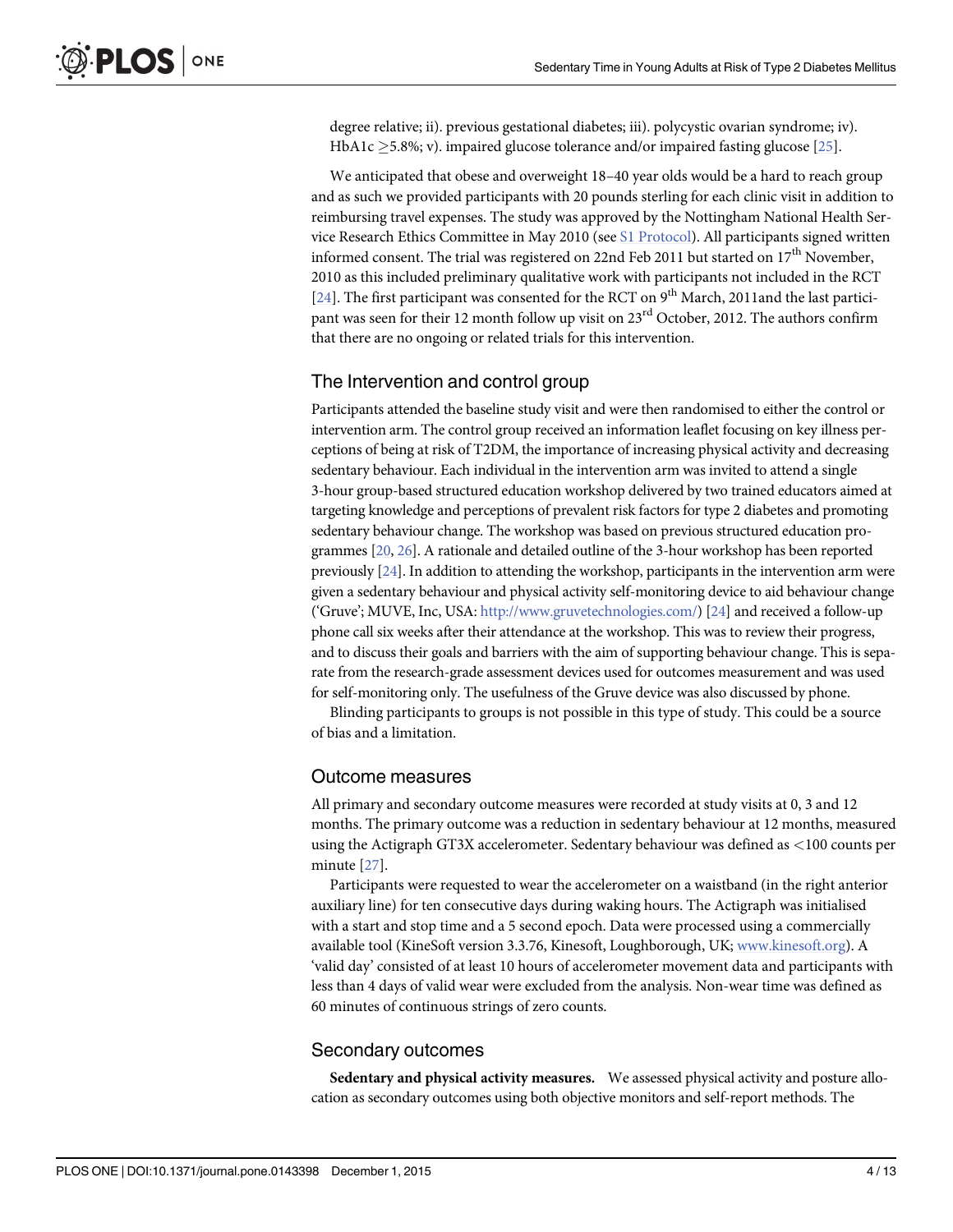<span id="page-5-0"></span>Actigraph GT3X accelerometer assessed total body movement (counts per day), and time in light-, moderate- and vigorous-intensity physical activity as determined by counts per minute using Freedson cut points  $[28]$ . An activPAL3<sup>™</sup> was worn for the same 10 day period as the Acti-Graph and participants were asked to wear the device continuously 24 hours/day. The device was initialised using manufacturer's software with the default settings (i.e., 20Hz, 10s minimum sitting-upright period) and was covered in a nitrile sleeve and fully wrapped in waterproof dressing (Hypafix Transparent) to allow participants to wear the device during bathing activities. Participants wore the activPAL3™ on the midline anterior aspect of the upper thigh and secured it using hypoallergenic waterproof dressing (Hypafix Transparent). To isolate waking wear hours from 'sleeping' (i.e., time in bed), prolonged non-wear periods and invalid data, an automated process developed in STATA v13 was applied to event files [\[29](#page-12-0)]. Outcome variables included time spent sitting/lying, standing, stepping, and number of sitting/lying to upright transitions.

Self-reported assessment of physical activity and sitting time was made using the short form of the International Physical Activity Questionnaire (IPAQ) [[30](#page-12-0)]. The short 'last 7 days' selfadministered format was used. Total and Domain-Specific Sitting Questionnaire [[31](#page-12-0)] was used to provide greater contextual information. The scale comprises five items to assess time spent sitting (hours and minutes) each day while (a). travelling to and from places (e.g., work), (b). at work, (c). watching television (TV), (d). using a computer at home, and (e). in leisure time but excluding watching TV (e.g., dining out), on a weekday and a weekend day.

Biochemical variables. Participants were invited to attend each clinical measurement session after a 12-hour fast and 24 hours of avoiding vigorous intensity exercise. Glucose control and insulin sensitivity were assessed using standard laboratory methodology for fasting glucose, 2-hour post challenge glucose, fasting insulin, and HbA1c. Serum total cholesterol, HDL cholesterol, triglycerides were also measured. Low density lipoprotein cholesterol (LDL) was estimated using the Friedewald equation [[32](#page-12-0)].

Anthropometric, demographic and psychological data. Arterial blood pressure, body weight, body fat percentage, waist circumference and height were recorded. Information on current smoking status, medical and medication history, family history and ethnicity were obtained by self-report.

Several important psychological variables were assessed to establish whether any intervention effect is mediated by the targeted theoretical constructs or whether important psychosocial outcomes are obtained. Data collected included quality of life (EQ-5D), self-efficacy for sedentary behaviour change, and anxiety and depression using the Hospital Anxiety and Depression Scale ([[24\]](#page-12-0)).

#### Sample size

The minimum reduction in sedentary behaviour which would yield beneficial metabolic effects has not been determined. Cross-sectional data suggests that a 10% increase in sedentary time is associated with a 3.1cm increase in waist circumference, and that sedentary time is positively associated with clustered metabolic risk  $[27]$  $[27]$ . Using the same dataset, the mean sedentary time is 56.7 hours/week (8.1 hours/day). Assuming a minimum clinically important difference of 10% (5.67 hours/week) and a standard deviation of 12.1hours/week [[27](#page-12-0)], we required 72 individuals to complete the study per arm assuming an alpha of 0.05 and 80% power. Target recruitment was set at 90 individuals per arm to allow for an estimated dropout rate of 20%.

#### Data analysis

The study is reported according to the CONSORT statement for randomised controlled trials (see [S1 CONSORT Checklist](#page-10-0)). Primary analyses were on an intention-to-treat (ITT) basis.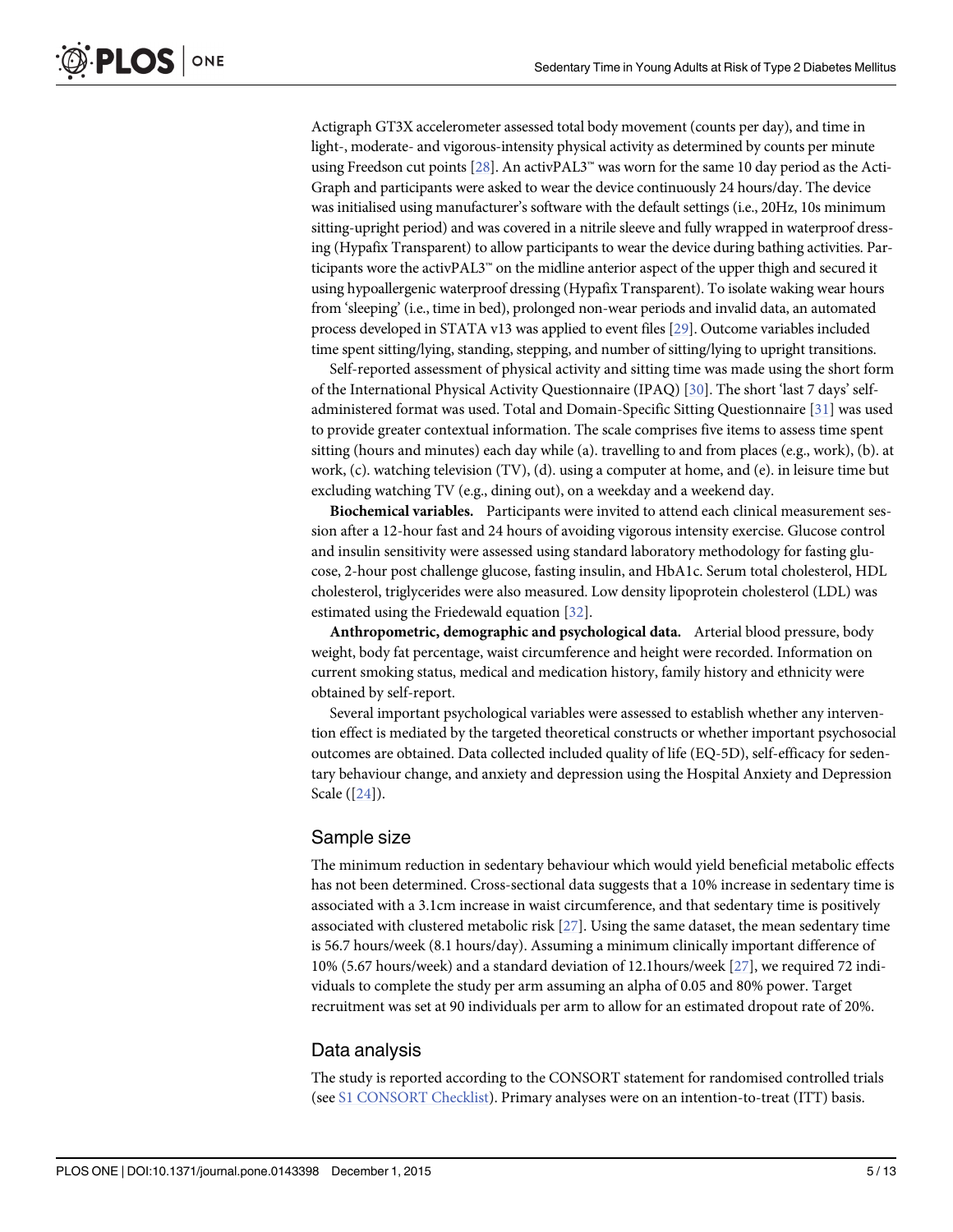<span id="page-6-0"></span>Randomisation groups were compared at 3 and 12 months using regression analysis adjusted for the baseline value and stratification factors: age  $\langle$  <28,  $\geq$ 28 years), sex (male, female) and ethnicity (white, non-white). Missing baseline values for outcomes were replaced with mean values across the whole study, not by arm. Missing outcomes were replaced using multiple imputation. Sensitivity analyses were performed for the 3 and 12 month outcomes by performing per-protocol analyses of those who attended the intervention workshops, and complete case analyses, that is missing data were not imputed. To limit multiple testing, per-protocol and complete case analyses were only performed for the sedentary outcomes at the time of the primary end-point (12 months). Sensitivity analyses were also conducted using two different accelerometer cut-points (<50 and <150 counts/min). Analyses were performed in STATA v13. All p-values are two-sided. The statistician who analysed the data was blinded to treatment allocation.

#### **Results**

#### **Participants**

The trial profile, using the CONSORT guidelines  $[33]$  $[33]$  $[33]$ , shows participant progress (see [Fig 1\)](#page-7-0). Recruitment started in 2011 and the final participant was assessed in 2012. [Table 1](#page-8-0) provides descriptive statistics for intervention and control groups. Random assignment led to the control group being slightly older and having fewer females than the intervention group, but these differences were small. We were successful in recruiting a clearly at-risk group, with a mean BMI of 35 kg/m<sup>2</sup> and 85% being obese. Moreover, the sample was highly sedentary, with both groups having mean values around 11 hours per day.

In total 30 (32%) in the intervention group and 25 (27%) in the control group were lost to follow-up at 12 months (see [S1 Table\)](#page-10-0). Those who were lost to follow-up in the intervention group were not significantly different on any characteristics from those who completed the study. Those who were lost to follow-up in the control group tended to live in areas with a higher multiple deprivation score and to be unemployed (control group only). Of those allocated to the intervention, 23 (24%) did not attend the structured education workshop. These individuals were more likely to be in employment (see S<sub>2</sub> Table).

#### Primary outcome

The primary outcome variable was accelerometer-determined sedentary time at 12 months. [Table 2](#page-9-0) shows that small non-significant reductions were evident at 12 months for both groups when analysing data using ITT. The intervention group reduced daily sedentary time by 17.4 minutes per day (95% CI: 45.0 mins/day decrease, 10.2 mins/day increase) and the control group by 13.8 minutes (95% CI: 36.0 mins/day decrease, 8.4 mins/day increase). The adjusted difference between the change in the two groups was not significant ( $p = 0.52$ ). Sensitivity analyses revealed that the results were not affected by using alternative cut-points of <50 counts/ min and <150 counts/min.

#### Secondary outcomes

Generally, there were no significant changes at 12 months in the other objectively measured  $(Table 2)$  and self-reported  $(S3 Table)$  measures of sedentary behaviour although the intervention group did show a significant reduction in self-reported sitting.

Data for physical activity, as assessed by the Actigraph accelerometer, activPAL, and selfreport, as well as biochemical, anthropometric, and psycho-social variables is shown in [S4](#page-11-0) [Table](#page-11-0). At 12 months, there were no significant changes in any of the objectively assessed or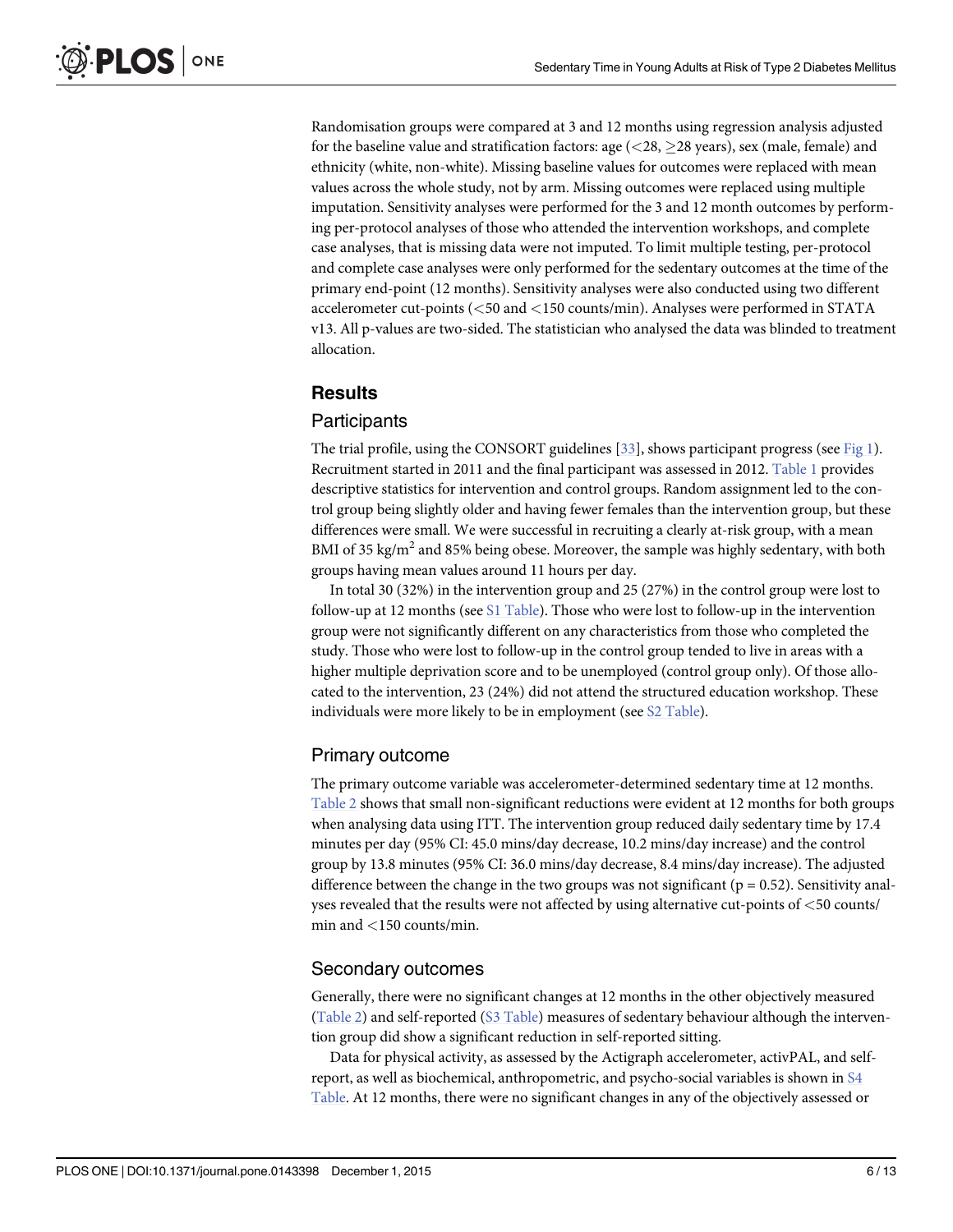<span id="page-7-0"></span>



#### [Fig 1. C](#page-6-0)ONSORT diagram of participant flow through the trial.

doi:10.1371/journal.pone.0143398.g001

self-reported physical activity variables. For the biochemical, anthropometric and psychosocial variables, no significant differences were noted at 12 months.

#### Sensitivity analyses

Results were unchanged in the per-protocol analyses and complete cases analysis (see [S5 Table\)](#page-11-0).

#### **Discussion**

A randomised controlled trial using structured education and self-monitoring failed to show a significant reduction in sedentary behaviour in young adults at risk of T2DM when compared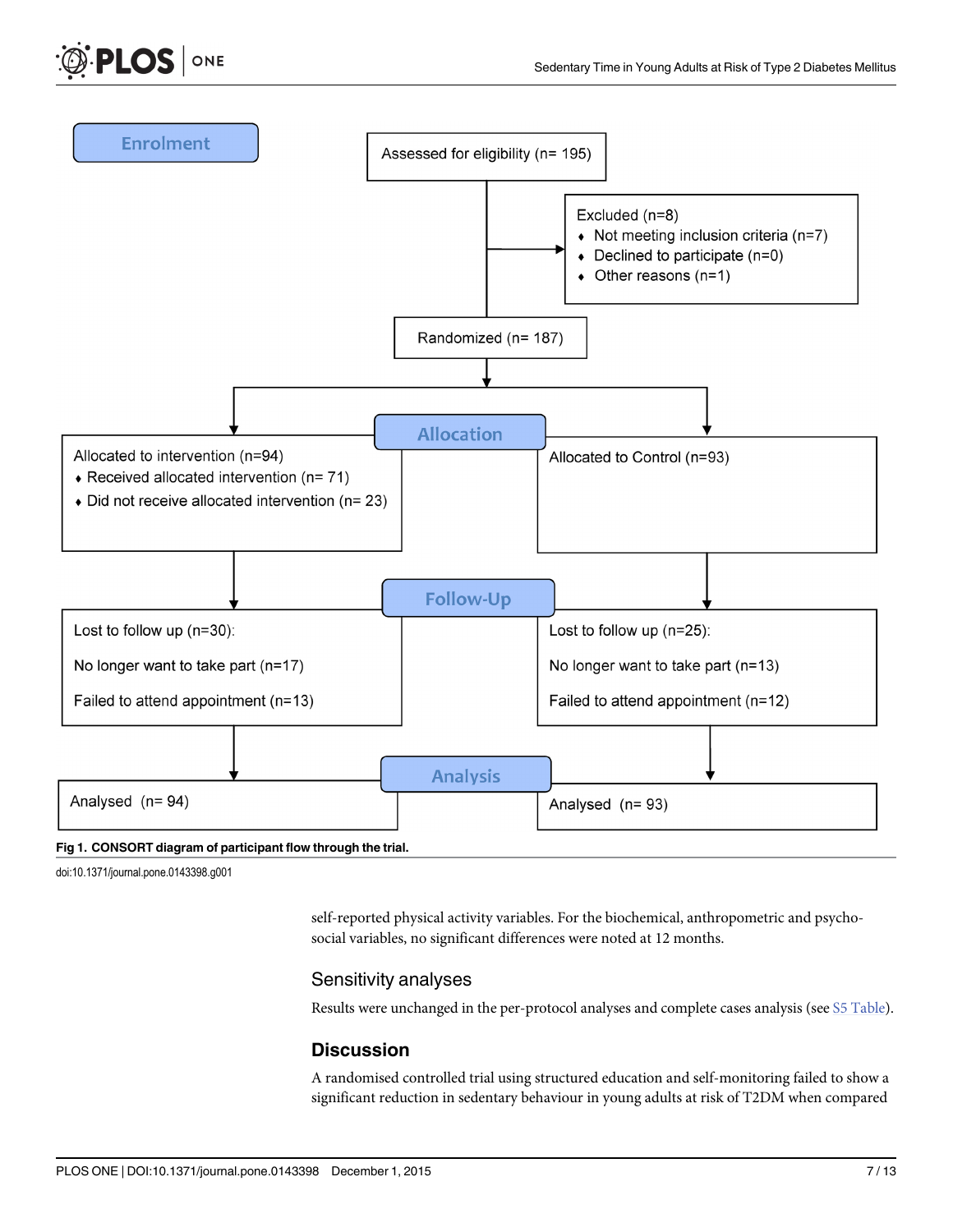<span id="page-8-0"></span>

| Variable                                         |    | Group 1<br>(intervention)<br>$(n = 94)$ |    | Group 2 (control)<br>$(n = 93)$ |     | All (n = 187)     |  |
|--------------------------------------------------|----|-----------------------------------------|----|---------------------------------|-----|-------------------|--|
|                                                  |    | Mean (SD) or<br>%                       | n  | Mean (SD) or<br>%               | n   | Mean (SD) or<br>% |  |
| Age (years)                                      | 94 | 32.4(5.4)                               | 92 | 33.3(5.8)                       | 187 | 32.8(5.6)         |  |
| Gender (% female)                                | 94 | 70.2                                    | 93 | 66.7                            | 187 | 68.5              |  |
| Ethnicity (% black and minority ethnic<br>group) | 93 | 19.4                                    | 93 | 20.4                            | 187 | 19.8              |  |
| Systolic blood pressure (mmHg)                   | 94 | 118.6 (12.8)                            | 93 | 121.7 (14.2)                    | 187 | 120.1 (13.6)      |  |
| Diastolic blood pressure (mmHg)                  | 94 | 82.5 (8.6)                              | 93 | 84.8 (10.4)                     | 187 | 83.6 (9.6)        |  |
| BMI $(kg/m2)$                                    | 94 | 34.6 (4.9)                              | 93 | 34.5(5.0)                       | 187 | 34.6 (4.9)        |  |
| Obese (%)                                        | 94 | 86.2                                    | 93 | 82.8                            | 187 | 84.5              |  |
| Waist (cm)                                       | 94 | 103.9 (13.8)                            | 93 | 102.7 (14.0)                    | 187 | 103.3 (13.9)      |  |
| Body fat (%)                                     | 94 | 40.8 (7.2)                              | 93 | 40.4 (7.0)                      | 187 | 40.6(7.1)         |  |
| Fat-free mass (%)                                | 93 | 57.2 (13.8)                             | 93 | 57.7 (12.4)                     | 186 | 57.4 (13.1)       |  |
| Cholesterol (mmol/l)                             | 94 | 4.9(0.9)                                | 92 | 5.0(1.0)                        | 186 | 4.9(1.0)          |  |
| LDL (mmol/l)                                     | 93 | 2.9(0.8)                                | 89 | 3.0(0.8)                        | 182 | 3.0(0.8)          |  |
| HDL (mmol/l)                                     | 94 | 1.2(0.3)                                | 91 | 1.3(0.3)                        | 185 | 1.3(0.3)          |  |
| Triglycerides (mmol/l)                           | 94 | 1.5(0.8)                                | 92 | 1.6(1.5)                        | 186 | 1.5(1.2)          |  |
| $HbA1c$ $(\%)$                                   | 93 | 5.6(0.4)                                | 92 | 5.6(0.3)                        | 185 | 5.6(0.3)          |  |
| Fasting glucose (mmol/l)                         | 93 | 4.8(0.6)                                | 93 | 4.8(0.5)                        | 187 | 4.8(0.5)          |  |
| 2-h glucose (mmol/l)                             | 94 | 5.4(1.8)                                | 92 | 5.4(1.4)                        | 185 | 5.4(1.6)          |  |

#### [Table 1.](#page-6-0) Descriptive characteristics at baseline by randomisation group.

doi:10.1371/journal.pone.0143398.t001

to controls. As far as we are aware this is the first RCT to address changes in sedentary behaviour for this age group and at risk of T2DM population. Results are in contrast to other groupbased structured education interventions with older adults targeting lifestyle change [[26](#page-12-0)] and physical activity  $[21]$ . However, in the study by Davies et al.  $[26]$  $[26]$  $[26]$ , the workshops were for 6 hours—twice the time allocated to the current RCT. They found significant favourable changes in biomedical, psychosocial, and lifestyle measures in adults (mean age 60 years) with newly diagnosed type 2 diabetes. However, in the physical activity RCT reported by Yates et al. [\[21\]](#page-12-0), with adults above an average age of 64 years and with impaired glucose tolerance, only the group receiving 3 hours of structured education and self-monitoring, through the use of pedometers, increased their physical activity.

This suggests that our 3 hour structured education workshop may not be enough to achieve behaviour change in young adults at risk of T2DM. Moreover, structured education for this group may also require successful use of self-monitoring—something we felt we did not achieve across all participants (see later).

It is possible that a one-off educational approach with self-monitoring, even when based on prior experience and using a patient-centred approach, is simply not potent enough to bring about sedentary behaviour change. This may be exacerbated by the population recruited. The population targeted was younger adults at risk of T2DM. Adults in the range of 18–40 years are likely to perceive little immediate risk, especially associated with a ubiquitous behaviour like sitting.

Our results are consistent with two related studies. Evans et al's [\[13\]](#page-11-0) study of office workers involved education concerning the consequences of prolonged sitting in addition to one group also receiving prompts on their computer to break up their sitting. Results showed that the education-only group did not change. However, sitting was reduced in the education plus prompts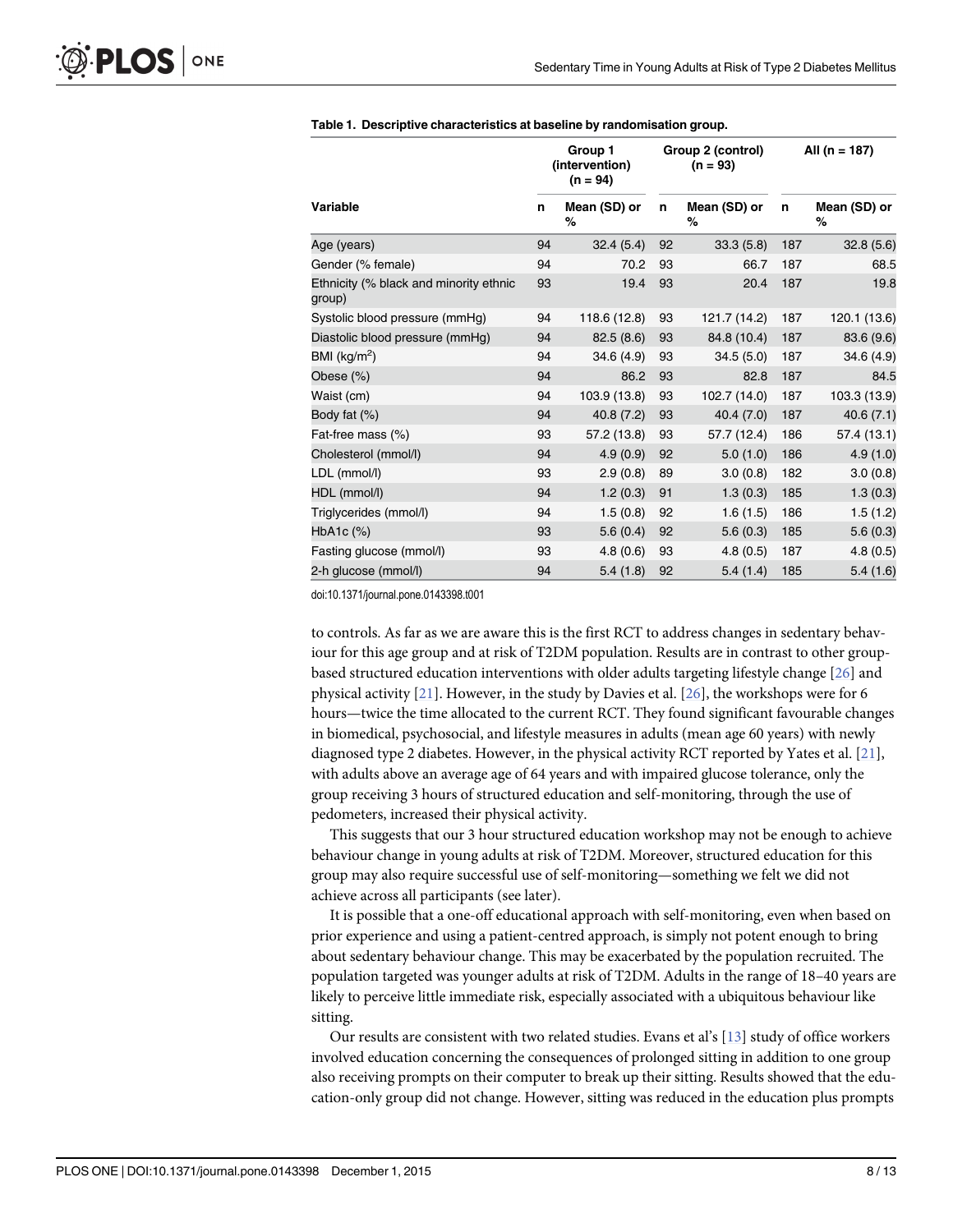|                                                                      |    | Group 1 (Intervention)    |    | Group 2 (Control)        | Difference (95% CI)         | P-value |
|----------------------------------------------------------------------|----|---------------------------|----|--------------------------|-----------------------------|---------|
| <b>Outcome measure</b>                                               | n  | <b>Mean (95% CI)</b>      | n  | <b>Mean(95% CI)</b>      |                             |         |
| <b>Accelerometer measures</b>                                        |    |                           |    |                          |                             |         |
| Average sedentary time per day, hours <sup>b</sup>                   |    |                           |    |                          |                             |         |
| <b>Baseline</b>                                                      | 76 | 10.83 (10.50, 11.17)      | 80 | 11.01 (10.76, 11.26)     |                             |         |
| Change at 3 months                                                   | 45 | $-0.08$ $(-0.48, 0.32)$   | 54 | $-0.13$ $(-0.45, 0.19)$  | $0.01$ (-0.49, 0.52)        | 0.956   |
| Change at 12 months                                                  | 38 | $-0.29$ $(-0.75, 0.17)$   | 49 | $-0.23$ $(-0.60, 0.14)$  | $-0.19$ $(-0.80, 0.41)$     | 0.519   |
| Average number of breaks in sedentary behaviour per day (LVPA bouts) |    |                           |    |                          |                             |         |
| <b>Baseline</b>                                                      | 76 | 694.7 (657.2, 732.2)      | 80 | 672.3 (639.9, 704.7)     |                             |         |
| Change at 3 months                                                   | 45 | $-31.1$ ( $-70.3$ , 8.01) | 54 | 18.3 (-20.5, 57.1)       | $-29.6(-97.0, 37.9)$        | 0.383   |
| Change at 12 months                                                  | 38 | $-1.92$ ( $-42.8, 39.0$ ) | 49 | $9.56$ ( $-39.9, 59.0$ ) | $-2.96$ $(-73.0, 67.0)$     | 0.932   |
| <b>ActivPal measures</b>                                             |    |                           |    |                          |                             |         |
| Average sedentary time per day, hours                                |    |                           |    |                          |                             |         |
| <b>Baseline</b>                                                      | 60 | 8.91 (8.59, 9.24)         | 57 | 9.02(8.73, 9.30)         |                             |         |
| Change at 3 months                                                   | 34 | 0.75(0.28, 1.21)          | 35 | 0.60(0.09, 1.11)         | $0.09$ ( $-0.55$ , $0.72$ ) | 0.785   |
| Change at 12 months                                                  | 32 | 0.64(0.13, 1.16)          | 29 | 0.58(0.06, 1.09)         | $-0.12$ $(-0.99, 0.76)$     | 0.789   |
| Total sedentary to upright movements                                 |    |                           |    |                          |                             |         |
| <b>Baseline</b>                                                      | 60 | 53.4 (50.6, 56.1)         | 57 | 51.9 (49.9, 53.9)        |                             |         |
| Change at 3 months                                                   | 34 | 19.1 (14.3, 24.0)         | 35 | 20.0 (14.7, 25.3)        | $-2.14$ ( $-10.42$ , 6.14)  | 0.607   |
| Change at 12 months                                                  | 32 | 7.96 (3.29, 12.6)         | 29 | 5.63 (0.50, 10.76)       | $-0.19$ $(-6.99, 6.61)$     | 0.955   |

#### <span id="page-9-0"></span>[Table 2.](#page-6-0) Sedentary outcomes by randomisation group (intention to treat analysis)<sup>a</sup>.

a Adjusted for stratification factors. For accelerometer and activPAL variables, additionally adjusted for change in waking wear time.

doi:10.1371/journal.pone.0143398.t002

group. Similarly, in an intervention reported by Aadahl et al. [[23](#page-12-0)], with men and women with a mean age in their early 50s, the use of motivational counselling was not successful in significantly reducing sitting time in comparison to controls.

The structured education in our study allowed participants to learn more about diabetes and sedentary behaviour, as well as explore possible ways to reduce their sitting time. However, once they left the workshop, they were essentially on their own to embed the strategies in to their lives. Behaviour change science is now suggesting that education is just one of many ways that could change behaviour  $[34, 35]$  $[34, 35]$  $[34, 35]$ . In addition, motivation to change will involve conscious decision making as well as less conscious 'automatic' processes. The latter involve acting in accordance with basic likes and dislikes and with rather little deliberation. Whether it is possible to create a situation where not sitting (i.e., standing and other light movement) is seen as 'pleasurable', and hence the default option, has not been tested. We also need to investigate more overt changes to the environment. Automatic processing will involve habitual reactions to the environment and acting out of habit. This is highly likely for sedentary behaviour where chairs are provided and sitting is the norm. Provision of sit-stand desks, for example, has been shown to successfully reduce sitting time [[15](#page-12-0), [22](#page-12-0)]. In short, it appears that education may not be enough to reduced sedentary behaviour and that environmental changes may be needed. This may particularly be the case if participants do not see themselves at high risk of diabetes in the first place. Process evaluation (not reported here) suggested that this may have been the case for many participants.

Feedback from participants also suggested that many participants tried to increase their physical activity rather than reduce their sitting time. This may have been associated with

**b** Primary outcome.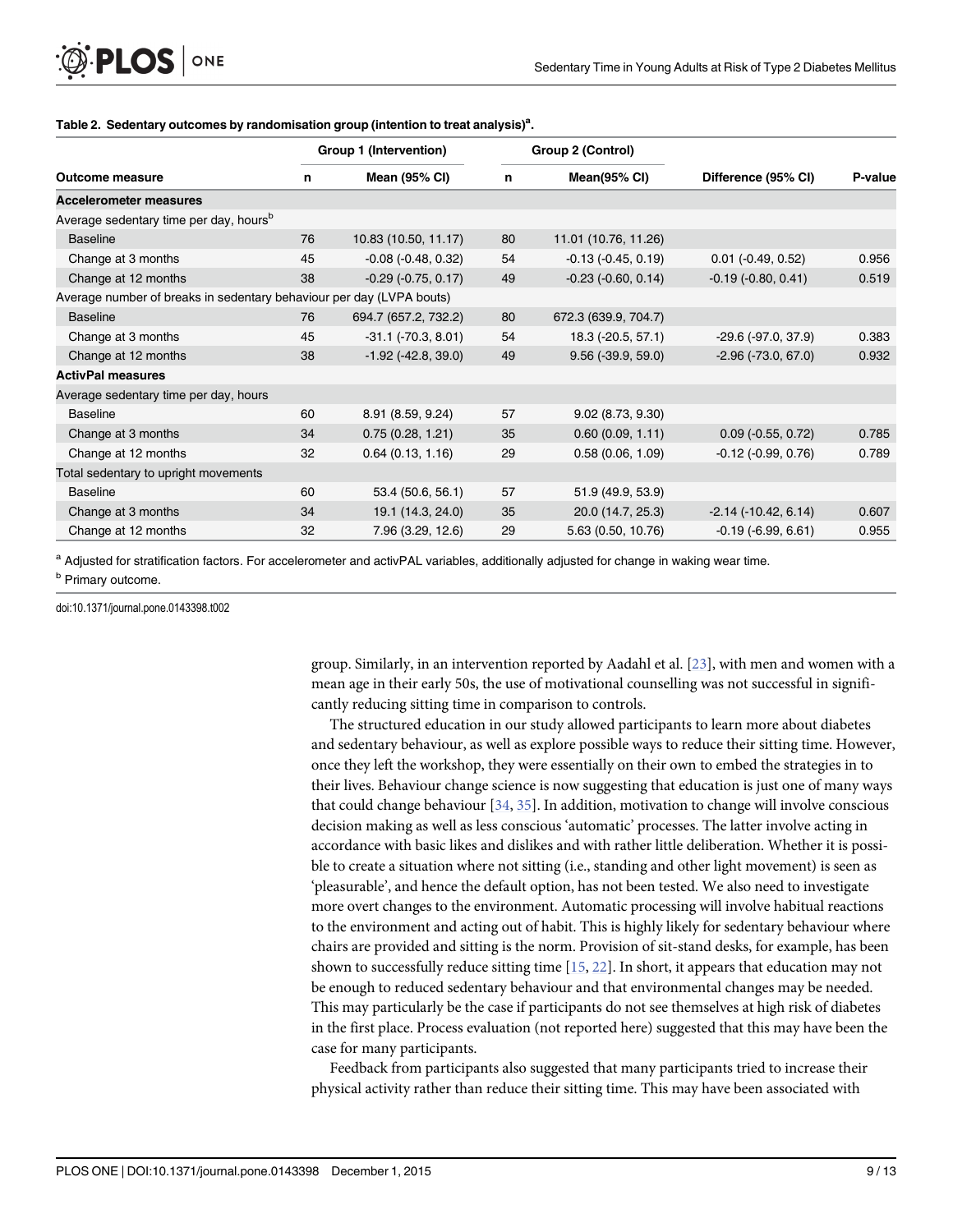<span id="page-10-0"></span>higher visibility in the media about physical activity and the confusion that can occur between 'being sedentary' (i.e. sitting) and 'being inactive' (i.e. not participating in moderate-to-vigorous physical activity or 'exercise'). In a recent meta-analysis, it was shown that interventions focussing on physical activity—alone or in combination with sedentary behaviour—showed no evidence of a statistically significant effect for reducing sedentary behaviour [[36\]](#page-13-0).

One element of our intervention was the use of a self-monitoring device. In addition to allowing feedback on sedentary time (via a computer), this prompted the participant through its vibration function if they had been sitting for an extended period. Research suggests that self-monitoring is an important and successful behaviour change technique [\[37](#page-13-0)]. Feedback from participants yielded mixed views about the self-monitoring device, although many were positive. Logistical difficulties were mentioned and the device did not allow real-time feedback, other than the prompt function. With the rapid development of wearable technologies, and given that the Gruve was selected for the study in 2010, it is clear that newer technologies will have better functionality and provide real-time feedback. This should increase the probability of such a device facilitating behaviour change.

One key factor that requires attention in future trials is that of non-attendance at the structured education workshop. This was quite high at 25% and this seemed to be a function of being in work. Sessions were offered and run outside of normal working hours, but achieving good attendance was still challenging. The participant burden of attending a 3h structured educational workshop is high. Moreover, we had high attrition at follow up visits and we underestimated dropout and non-compliance with the primary outcome measure. This led to large amounts of missing data. Future studies working with this type of population need to address this and be aware of the challenges of recruiting and retaining such participants. More needs to be known about the demands of attending an educational workshop and testing sessions, and the consequences of being asked to wear certain types of movement sensors throughout the day.

In summary, we were not successful in bringing about a reduction in sedentary behaviour at 12 months for young adults at risk of T2DM. Future trials should consider the nature and length of structured education for this age group, how to include environmental changes, making a clear distinction between 'too much sitting' and 'too little exercise', and better technologies to self-monitor and prompt behaviour change. The ubiquitous and habitual nature of sitting in modern society may mean that behaviour change will be challenging.

#### Supporting Information

[S1 CONSORT Checklist.](http://www.plosone.org/article/fetchSingleRepresentation.action?uri=info:doi/10.1371/journal.pone.0143398.s001) CONSORT checklist. (DOC)

[S1 File.](http://www.plosone.org/article/fetchSingleRepresentation.action?uri=info:doi/10.1371/journal.pone.0143398.s002) Protocol published paper. (PDF)

[S1 Protocol.](http://www.plosone.org/article/fetchSingleRepresentation.action?uri=info:doi/10.1371/journal.pone.0143398.s003) Trial Protocol. (DOC)

[S1 Table](http://www.plosone.org/article/fetchSingleRepresentation.action?uri=info:doi/10.1371/journal.pone.0143398.s004). Characteristics of those who did and did not complete the study, by treatment group.

(DOCX)

[S2 Table](http://www.plosone.org/article/fetchSingleRepresentation.action?uri=info:doi/10.1371/journal.pone.0143398.s005). Characteristics of those in intervention group who attended/did not attend education session. (DOCX)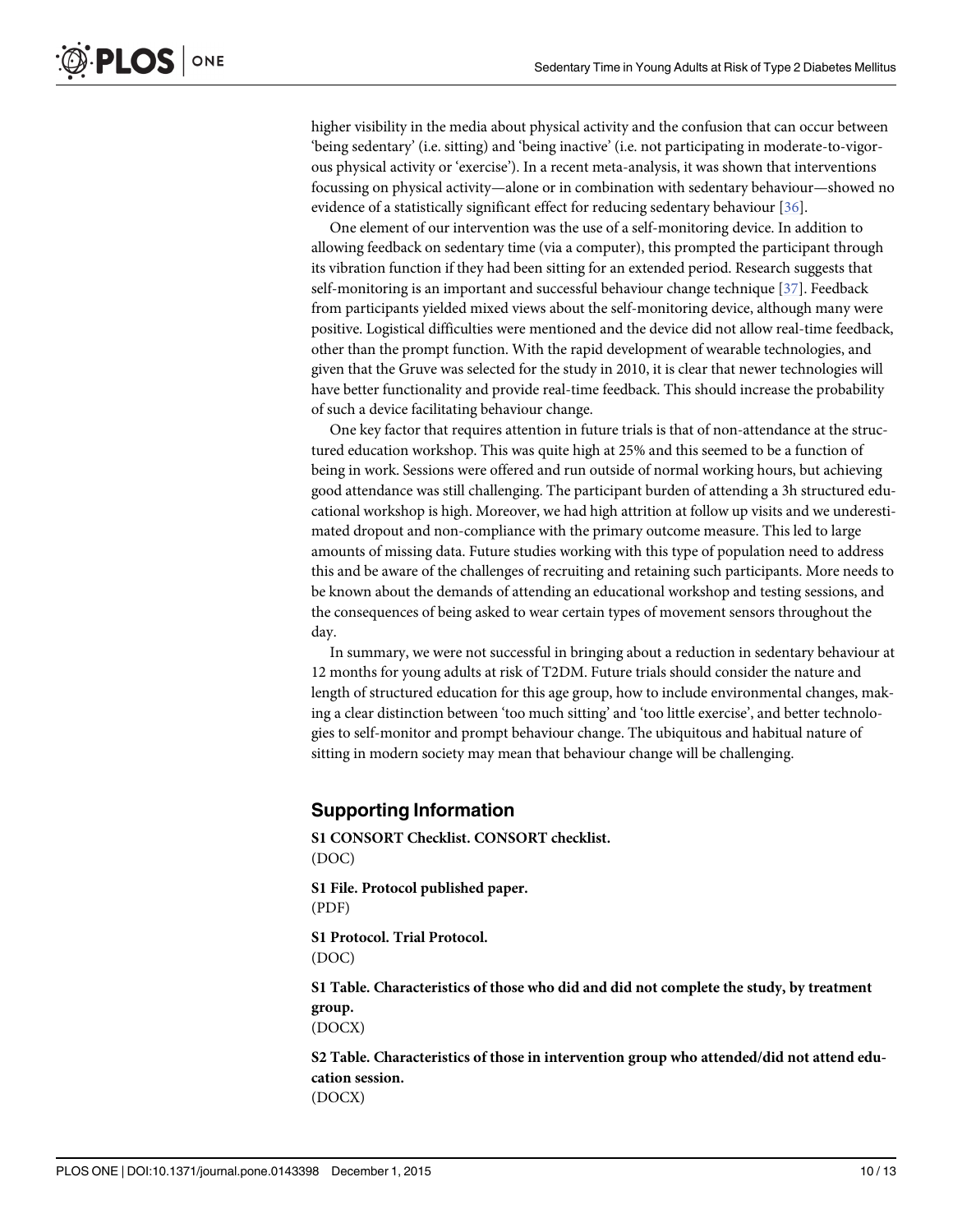<span id="page-11-0"></span>[S3 Table](http://www.plosone.org/article/fetchSingleRepresentation.action?uri=info:doi/10.1371/journal.pone.0143398.s006). Self-reported sedentary behaviours. (DOCX) [S4 Table](http://www.plosone.org/article/fetchSingleRepresentation.action?uri=info:doi/10.1371/journal.pone.0143398.s007). Secondary outcomes by randomisation group. (DOCX) [S5 Table](http://www.plosone.org/article/fetchSingleRepresentation.action?uri=info:doi/10.1371/journal.pone.0143398.s008). Sensitivity analysis. (DOCX)

#### Author Contributions

Conceived and designed the experiments: SJHB MJD TG KK MAN TY CLE EGW. Performed the experiments: CLE EGW. Analyzed the data: DHB NA. Wrote the paper: SJHB MJD TG KK MAN TY CLE EGW DHB.

#### References

- [1.](#page-2-0) Hex N, Bartlett C, Wright D, Taylor M, Varley D. Estimating the current and future costs of Type 1 and Type 2 diabetes in the UK, including direct health costs and indirect societal and productivity costs. Diabetic Medicine. 2012; 29(7):855–62. doi: [10.1111/j.1464-5491.2012.03698.x](http://dx.doi.org/10.1111/j.1464-5491.2012.03698.x) PMID: [22537247](http://www.ncbi.nlm.nih.gov/pubmed/22537247)
- [2.](#page-2-0) Wilmot EJ, Davies MJ, Yates T, Benhalima K, Lawrence IG, Khunti K. Type 2 diabetes in younger adults: the emerging UK epidemic. Postgraduate Medical Journal. 2010; 86(1022):711–8. doi: [10.1136/](http://dx.doi.org/10.1136/pgmj.2010.100917) [pgmj.2010.100917](http://dx.doi.org/10.1136/pgmj.2010.100917) PMID: [20966485](http://www.ncbi.nlm.nih.gov/pubmed/20966485)
- 3. Wilmot EG, Edwardson CL, Biddle SJH, Gorely T, Henson J, Khunti K, et al. Prevalence of diabetes and impaired glucose metabolism in younger 'at risk' UK adults: insights from the STAND programme of research. Diabetic Medicine. 2013; 30(6):671–5. doi: [10.1111/dme.12173](http://dx.doi.org/10.1111/dme.12173) PMID: [23506383](http://www.ncbi.nlm.nih.gov/pubmed/23506383)
- [4.](#page-2-0) Feltbower RG, McKinney PA, Campbell FM, Stephenson CR, Bodansky HJ. Type 2 and other forms of diabetes in 0–30 year olds: a hospital based study in Leeds, UK. Archives of Disease in Childhood. 2003; 88:676–9. PMID: [12876160](http://www.ncbi.nlm.nih.gov/pubmed/12876160)
- [5.](#page-2-0) Grinstein G, Muzumdar R, Aponte L, Vuguin P, Saenger P, DiMartino-Nardi J. Presentation and 5-year follow-up of type 2 diabetes mellitus in African-American and Caribbean-Hispanic adolescents. Hormone Research in Paediatrics. 2003; 60:121–6. doi: [10.1159/000072523](http://dx.doi.org/10.1159/000072523)
- [6.](#page-2-0) Gillies CL, Abrams KR, Lambert PC, Cooper NJ, Sutton AJ, Hsu RT, et al. Pharmacological and lifestyle interventions to prevent or delay type 2 diabetes in people with impaired glucose tolerance: systematic review and meta-analysis. British Medical Journal. 2007; 334:299. doi: [10.1136/bmj.39063.](http://dx.doi.org/10.1136/bmj.39063.689375.55) [689375.55](http://dx.doi.org/10.1136/bmj.39063.689375.55) PMID: [17237299](http://www.ncbi.nlm.nih.gov/pubmed/17237299)
- [7.](#page-2-0) Edwardson CL, Gray LJ, Yates T, Barber SR, Khunti K, Davies MJ. Detection and early lifestyle intervention in those at risk of type 2 diabetes. European Medical Journal. 2014; 2:48–57.
- [8.](#page-2-0) Wilmot EG, Edwardson CL, Achana FA, Davies MJ, Gorely T, Gray LJ, et al. Sedentary time in adults and the association with diabetes, cardiovascular disease and death: systematic review and meta-analysis. Diabetologia. 2012; 55(11):2895–905. doi: [10.1007/s00125-012-2677-z](http://dx.doi.org/10.1007/s00125-012-2677-z) PMID: [22890825](http://www.ncbi.nlm.nih.gov/pubmed/22890825)
- 9. Edwardson CL, Gorely T, Davies MJ, Gray LJ, Khunti K, Wilmot EG, et al. Association of sedentary behaviour with metabolic syndrome: a meta-analysis. PLoS ONE. 2012; 7(4):e34916. doi: [10.1371/](http://dx.doi.org/10.1371/journal.pone.0034916) [journal.pone.0034916](http://dx.doi.org/10.1371/journal.pone.0034916) PMID: [22514690](http://www.ncbi.nlm.nih.gov/pubmed/22514690)
- 10. Chau JY, Grunseit AC, Chey T, Stamatakis E, Brown WJ, Matthews CE, et al. Daily sitting time and allcause mortality: a meta-analysis. PLoS ONE. 2013; 8(11):e80000. doi: [10.1371/journal.pone.0080000](http://dx.doi.org/10.1371/journal.pone.0080000) PMID: [24236168](http://www.ncbi.nlm.nih.gov/pubmed/24236168)
- [11.](#page-2-0) Brocklebank LA, Falconer CL, Page AS, Perry R, Cooper AR. Accelerometer-measured sedentary time and cardiometabolic biomarkers: A systematic review. Preventive Medicine. 2015; 76:92–102. doi: [10.1016/j.ypmed.2015.04.013](http://dx.doi.org/10.1016/j.ypmed.2015.04.013) PMID: [25913420](http://www.ncbi.nlm.nih.gov/pubmed/25913420)
- [12.](#page-3-0) Dunstan DW, Kingwell BA, Larsen R, Healy GN, Cerin E, Hamilton MT, et al. Breaking up prolonged sit-ting reduces postprandial glucose and insulin responses. Diabetes Care. 2012; 35(5):976-83. doi: [10.](http://dx.doi.org/10.2337/dc11-1931) [2337/dc11-1931](http://dx.doi.org/10.2337/dc11-1931) PMID: [22374636](http://www.ncbi.nlm.nih.gov/pubmed/22374636)
- [13.](#page-3-0) Evans RE, Fawole HO, Sheriff SA, Dall PM, Grant PM, Ryan CG. Point-of-choice prompts to reduce sitting time at work: a randomized trial. American Journal of Preventive Medicine. 2012; 43(3):293–7. doi: [10.1016/j.amepre.2012.05.010](http://dx.doi.org/10.1016/j.amepre.2012.05.010) PMID: [22898122](http://www.ncbi.nlm.nih.gov/pubmed/22898122)
- 14. Pronk NP, Katz AS, Lowry M, Payfer JR. Reducing occupational sitting time and improving worker health: The Take-a-Stand Project, 2011. Preventing Chronic Disease. 2012; 9:110323.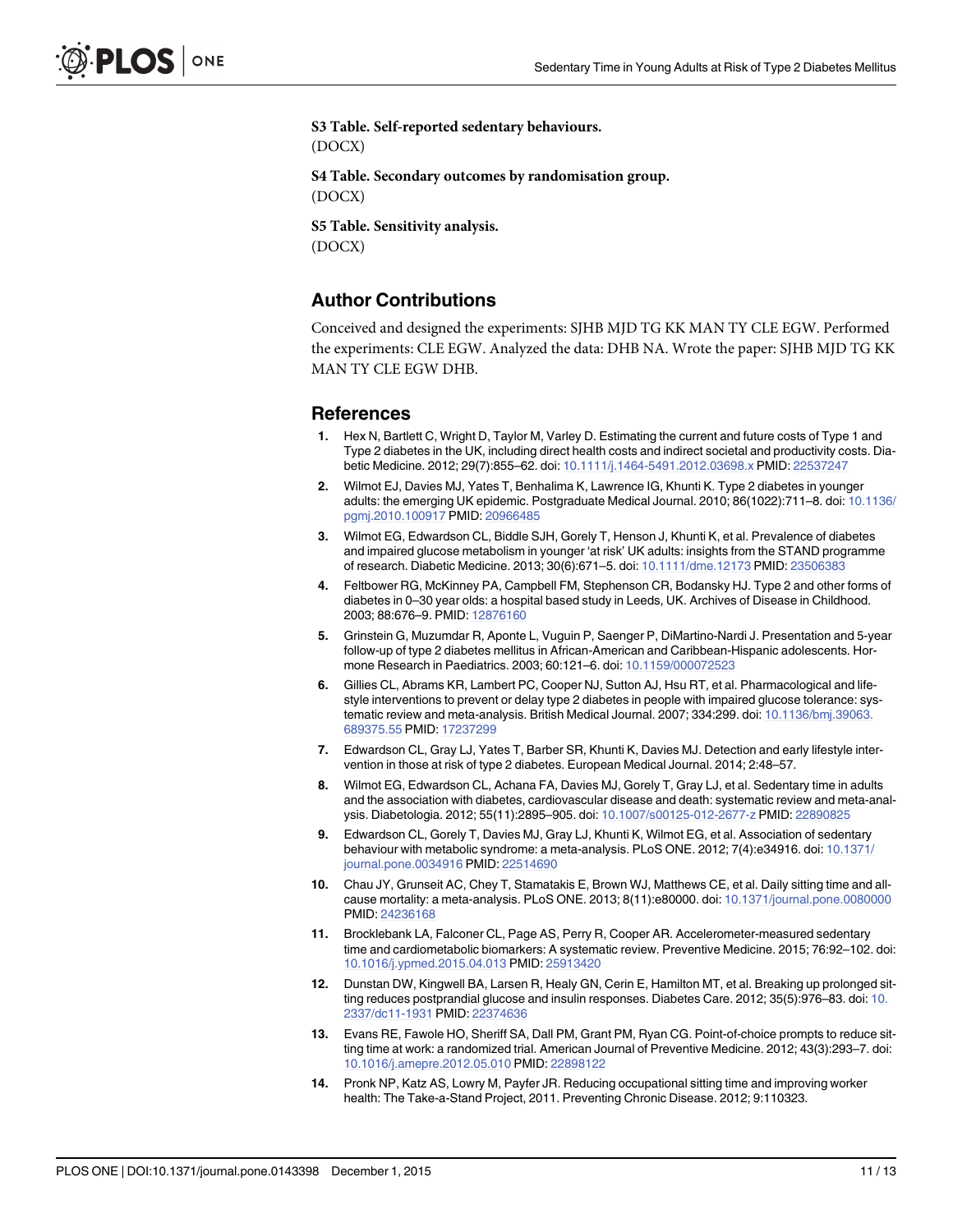- <span id="page-12-0"></span>[15.](#page-3-0) Shrestha N, Ijaz S, Kukkonen-Harjula KT, Kumar S, Nwankwo CP. Workplace interventions for reducing sitting at work. Cochrane Database of Systematic Reviews. 2015. doi: [10.1002/14651858.](http://dx.doi.org/10.1002/14651858.CD010912.pub2) [CD010912.pub2](http://dx.doi.org/10.1002/14651858.CD010912.pub2)
- [16.](#page-3-0) National Institute for Health & Care Excellence. NICE clinical guideline 87: Type 2 diabetes—the management of type 2 diabetes2009. guidance.nice.org.uk/cg87 p.
- [17.](#page-3-0) NICE. Guidance on the use of patient-education models for diabetes: Technology Appraisal Guidance 60. London: National Institute for Clinical Excellence; 2003.
- [18.](#page-3-0) DH and Diabetes UK. Structured patient education in diabetes—Report from the Patient Education Working Group. London: Department of Health; 2005.
- [19.](#page-3-0) Skinner TC, Carey ME, Cradock S, Daly H, Davies MJ, Doherty Y, et al. Diabetes education and selfmanagement for ongoing and newly diagnosed (DESMOND): Process modelling of pilot study. Patient Education and Counselling. 2006; 64:369–77.
- [20.](#page-3-0) Yates T, Davies M, Gorely T, Bull F, Khunti K. Rationale, design and baseline data from the PREPARE (Pre-diabetes Risk Education and Physical Activity Recommendation and Encouragement) programme study: A randomized controlled trial. Patient Education and Counselling. 2008; doi: [10.1016/j.pec.2008.](http://dx.doi.org/10.1016/j.pec.2008.06.010) [06.010](http://dx.doi.org/10.1016/j.pec.2008.06.010)
- [21.](#page-3-0) Yates T, Davies M, Gorely T, Bull F, Khunti K. Effectiveness of a pragmatic education program designed to promote walking activity in individuals with impaired glucose tolerance: a randomized controlled trial. Diabetes Care. 2009; 32:1404–10. doi: [10.2337/dc09-0130](http://dx.doi.org/10.2337/dc09-0130) PMID: [19602539](http://www.ncbi.nlm.nih.gov/pubmed/19602539)
- [22.](#page-3-0) Neuhaus M, Eakin EG, Straker L, Owen N, Dunstan DW, Reid N, et al. Reducing occupational sedentary time: a systematic review and meta-analysis of evidence on activity-permissive workstations. Obe-sity Reviews. 2014; 15(10):822-38. doi: [10.1111/obr.12201](http://dx.doi.org/10.1111/obr.12201) PMID: [25040784](http://www.ncbi.nlm.nih.gov/pubmed/25040784)
- [23.](#page-3-0) Aadahl M, Linneberg A, Moller TC, Rosenorn S, Dunstan DW, Witte DR, et al. Motivational counseling to reduce sitting time: a community-based randomized controlled trial in adults. American Journal of Preventive Medicine. 2014; 47(5):576–86. doi: [10.1016/j.amepre.2014.06.020](http://dx.doi.org/10.1016/j.amepre.2014.06.020) PMID: [25113139](http://www.ncbi.nlm.nih.gov/pubmed/25113139)
- [24.](#page-3-0) Wilmot EG, Davies M, Edwardson C, Gorely T, Khunti K, Nimmo M, et al. Rationale and study design for a randomised controlled trial to reduce sedentary time in adults at risk of type 2 diabetes mellitus: project stand (Sedentary Time ANd diabetes). BMC Public Health. 2011; 11(1):908. doi: [10.1186/1471-](http://dx.doi.org/10.1186/1471-2458-11-908) [2458-11-908](http://dx.doi.org/10.1186/1471-2458-11-908)
- [25.](#page-4-0) World Health Organisation. Definition and diagnosis of diabetes mellitus and intermediate hyperglycemia: report of a WHO/IDF consultation. Geneva: Author; 2006.
- [26.](#page-4-0) Davies MJ, Heller S, Skinner TC, Campbell MJ, Carey ME, Cradock S, et al. Effectiveness of the diabetes education and self management for ongoing and newly diagnosed (DESMOND) programme for people with newly diagnosed type 2 diabetes: Cluster randomised controlled trial. British Medical Journal. 2008; 336(7642):491–5. doi: [10.1136/bmj.39474.922025.BE](http://dx.doi.org/10.1136/bmj.39474.922025.BE) PMID: [18276664](http://www.ncbi.nlm.nih.gov/pubmed/18276664)
- [27.](#page-4-0) Healy GN, Wijndaele K, Dunstan DW, Shaw JE, Salmon J, Zimmet PZ, et al. Objectively measured sedentary time, physical activity, and metabolic risk: The Australian Diabetes, Obesity and Lifestyle Study (AusDiab). Diabetes Care. 2008; 31:369–71. PMID: [18000181](http://www.ncbi.nlm.nih.gov/pubmed/18000181)
- [28.](#page-5-0) Freedson PS, Melanson E, Sirard J. Calibration of the Computer Science and Applications, Inc. accelerometer. Medicine and Science in Sports & Exercise. 1998; 30(5):777–81.
- [29.](#page-5-0) Edwardson CL, Bakrania K, Bodicoat D, Yates T, Healy G, Winkler E. Validation of an automated STATA algorithm developed for isolating waking wear data in activPAL data. International Conference on Ambulatory Monitoring of Physical Activity and Movement; Limerick, Ireland2015.
- [30.](#page-5-0) Rosenberg DE, Bull FC, Marshall AL, Sallis JF, Bauman AE. Assessment of sedentary behavior with the International Physical Activity Questionnaire. Journal of Physical Activity & Health. 2008; 5(Suppl. 1):S30–S44.
- [31.](#page-5-0) Marshall AL, Miller YD, Burton NW, Brown WJ. Measuring total and domain-specific sitting: A study of reliability and validity. Medicine & Science in Sports & Exercise. 2010; 42(6):1094–102.
- [32.](#page-5-0) Friedewald WT, Levy RI, Fredrickson DS. Estimation of the concentration of low-density lipoprotein cholesterol in plasma, without use of the preparative ultracentrifuge. Clinical Chemistry. 1972; 18 (6):499–502. PMID: [4337382](http://www.ncbi.nlm.nih.gov/pubmed/4337382)
- [33.](#page-6-0) Calvert M, Blazeby J, Altman DG, Revicki DA, Moher D, Brundage MD, et al. Reporting of patientreported outcomes in randomized trials: The CONSORT PRO extension. Journal of the American Medical Association. 2013; 309(8):814–22. doi: [10.1001/jama.2013.879](http://dx.doi.org/10.1001/jama.2013.879) PMID: [23443445](http://www.ncbi.nlm.nih.gov/pubmed/23443445)
- [34.](#page-9-0) Michie S, Atkins L, West R. The behaviour change wheel: a guide to designing interventions. London: Silverback Publishing; 2014.
- [35.](#page-9-0) Michie S, van Stralen M, West R. The behaviour change wheel: A new method for characterising and designing behaviour change interventions. Implementation Science. 2011; 6(1):42 [http://www.](http://www.implementationscience.com/content/6/1/) [implementationscience.com/content/6/1/.](http://www.implementationscience.com/content/6/1/) doi: [10.1186/1748-5908-6-42](http://dx.doi.org/10.1186/1748-5908-6-42)